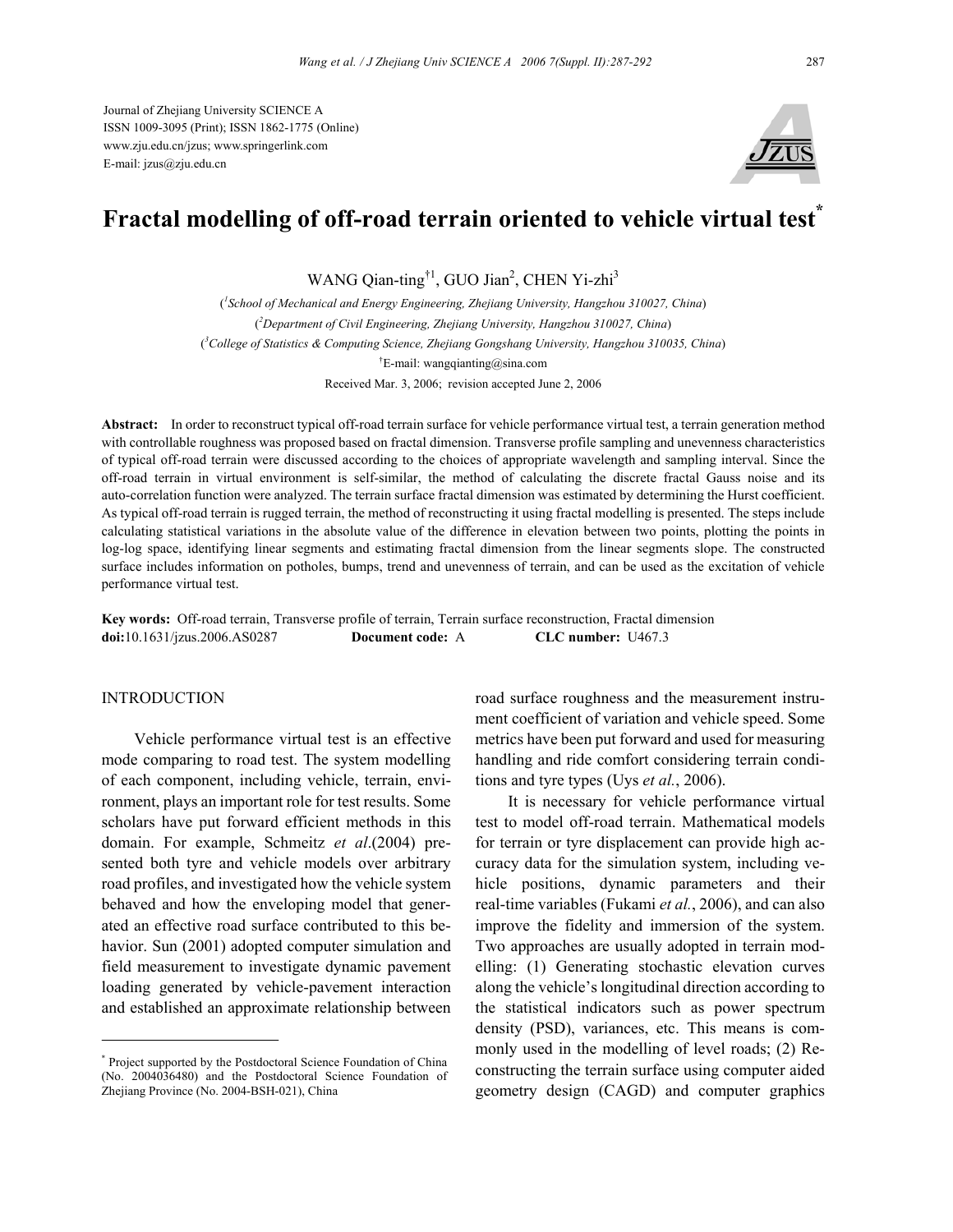(CG) technology (Luo, 2005). The input terrain data are the unevenness of typical off-road terrain, including soft soil, sandy soil, quarry, and so on.

These works have contributed much to the technology for measuring and quantifying the road roughness in a meaningful way. The purpose of off-road terrain modelling includes: (1) describing the mechanics of tyres enveloping off-road profile features (Siddharthan *et al.*, 2005); (2) characterizing the 3D aspects of roughness for virtual world rather than using a 2D line along the wheel track.

Many problems in the reconstruction of terrain surface remain unsolved as yet, because: (1) since the sample number is finite, and many simplifications are adopted, the constructed terrain is usually so smooth that the model does not accord with reality; (2) there are some difficulties for capturing well the 3D aspects of terrain unevenness and the irregular and less structured shapes found on off-road terrain, such as ubiquitous potholes or bumps.

Mandelbrot (1982) proposed fractals as a family of mathematical functions for describing natural phenomena such as coastlines, mountains, etc. Fractal sets and functions have been found useful for describing many other environmental properties. Provided that the off-road terrain in virtual environment is self-similar, it is in accord with the condition for employing the fractal geometry theory. The benefits for terrain model reconstruction using fractal theory are clear, because it is possible for finite sampling data to regenerate complex natural terrain model in simulation system, and the model is not the same as smooth surfaces, but with roughness.

This paper addresses two issues in terrain fractal modelling. As a typical off-road terrain, the measuring technology for rugged terrain is discussed, and the terrain surface reconstruction algorithm for longitudinal and transverse profile data is presented.

## SAMPLING AND CHARACTERIZING OF TER-RAIN TRANSVERSE PROFILE

## **Decision on sampling wavelength and minimal sampling interval**

Sample elevation data on the longitudinal section (Fig.1), vehicle velocity and measuring wavelength are listed in Table 1, where  $f_L$  and  $f_H$  represent the minimal and maximal frequency, and  $\lambda_{\text{max}}$  and  $\lambda_{\min}$  represent wavelength of long and short wave, respectively. The measuring instrument and the sample size ensure the wavelength of long wave, while the sampling interval ensures the wavelength of short wave. Provided sampling interval is ∆*x*, the wavelength  $\lambda_{\min}$  equals  $2\Delta x$ , and  $\Delta x = \lambda_{\min}/2 = 208/2 = 104$ mm. And ∆*x* varies from 50 mm to 150 mm when measuring.



**Fig.1 Terrain profile along longitudinal and transverse direction** 

**Table 1 Vehicle velocity and the wavelength in longitudinal sampling** 

| Terrain<br>condition | $v_{\text{max}}$<br>(km/h) | $v_{\rm min}$<br>(km/h) | (S. | Jн<br>٠S | $\lambda_{\text{max}}$<br>(m) | ∕min<br>m) |
|----------------------|----------------------------|-------------------------|-----|----------|-------------------------------|------------|
| Good                 | 150                        | 60                      | 0.5 |          | 83.33                         |            |
| Moderate             | 60                         | 30                      |     |          |                               |            |
| Bad                  | 30                         |                         |     | 40       |                               | 0.208      |

Comparing with the longitudinal profile, the transverse profile unevenness affects mainly the front axle on wheel shimmy and the passenger on horizontal vibration. Since the transverse width of off-road terrain is narrow, the sampling interval should less than the value shown in Table 1, and the sampling frequency should larger for avoiding frequency aliasing. The choice criterion of sampling interval and frequency is that the obtained data can characterize the rugged micro profile. On the other hand, the maximal vehicle velocity is limited to 30 km/h for safety, and the minimal 15 km/h for efficiency. In our sampling work, the transverse interval ∆*y* varies from 10 mm to 20 mm, and the sample size is determined by the terrain width, but it should be  $2^m$ commonly, where *m* is integer. The sample number along *x* direction (shown in Fig.1) is no less than 10 for the assurance of total accuracy. Fig.2 shows the terrain photos we sampled at a quarry as typical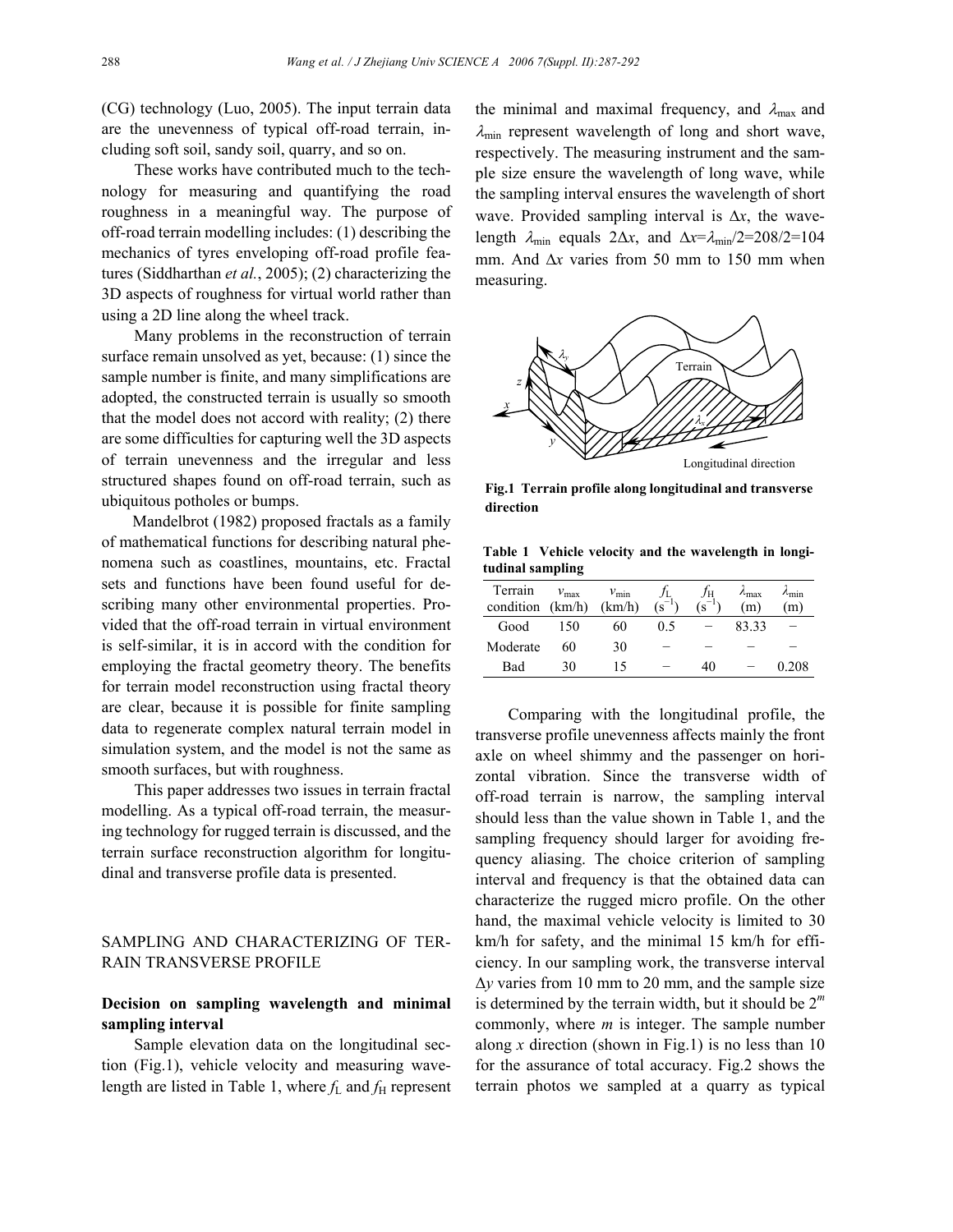off-road terrain. Fig.3 shows a sample of transverse terrain profile, in which some points are deleted for clarity.



**Fig.2 Longitudinal surface profile of quarry terrain** 



**Fig.3 A sample of transverse terrain profile** 

#### **Characterizing of transverse unevenness**

For the reconstruction of smooth terrain, the longitudinal and transverse sampling points sets are enough for surface interpolation or fitness. But the surface should be of fidelity and can excite the running vehicle along vertical and lateral directions, so the variance, mean, PSD of sampling data are employed for characterizing transverse unevenness, and the input energy of saltation points on rugged terrain is determined by transient signal test technology. Fig.4 shows the PSD characterizing the transverse profile unevenness.

Given the sampling elevation data  $x_n$ ,  $n=1, 2, \ldots$ , *N*, and the mean  $\mu$ , the estimated mean square is  $2 =$   $1$   $\nabla$   $\Omega$ 1  $\hat{v}^2 = \frac{1}{N} \sum_{n=1}^{N} x_n^2$  $\sum_{n=1}^{N}$ *x*  $\hat{\psi}^2 = \frac{1}{N} \sum_{n=1}^N x_n^2$ , and the estimated variance is  $\hat{\sigma}^2 =$ 1  $\frac{1}{N} \sum_{n=1}^{N} (x_n - \mu).$  $\frac{1}{N}\sum_{n=1}^{N}(x_n - \mu)$ *n*



**Fig.4 PSD of the sampled quarry** 

According to identical equation of Parseval, the PSD of terrain equals the sum of variances in time domain, and can be calculated by finite discrete Fourier transformation.

# FRACTAL DIMENSION ESTIMATION OF RUG-GED TERRAIN

#### **Definitions**

Fractal Brownian motion is a stochastic process defined as follows:

 $(1) X(0)$ =constant;

(2)  $[X(t+\Delta r)-X(t)]\sim N(0, \Delta r\sigma^{2H})$ , for *t*≥0 and  $\Delta r$ > 0, i.e.

$$
P[X(t + \Delta r) - X(t) \le x]
$$
  
=  $\sqrt{(2\pi)}(\Delta r)^{-H} \int_{-\infty}^{x} \exp\left(\frac{-u^2}{2(\Delta r)^{-2H}}\right) du.$  (1)

Note that  $X(t+\Delta r) - X(t)$  and  $P(t+\Delta s) - P(t+\Delta r)$  are statistically independent, ∆*s*>∆*r*>0.

It can be concluded that the increment *X*(*t*+∆*r*)−  $X(t)$  is steady, and its variance is in direct proportion to  $\Delta r^{2H}$ , i.e.

$$
E[X(t+\Delta r)-X(t)]^2 \propto \Delta r^{2H}, \tag{2}
$$

where  $H$  is Hurst coefficient. When  $H=0.5$ , it turns into typical Brownian motion. The fractal dimension of Brownian motion curve is 2−*H*, while the surface is 3−*H*. So the fractal dimension of off-road terrain in virtual environment can be estimated by the calculation of *H*.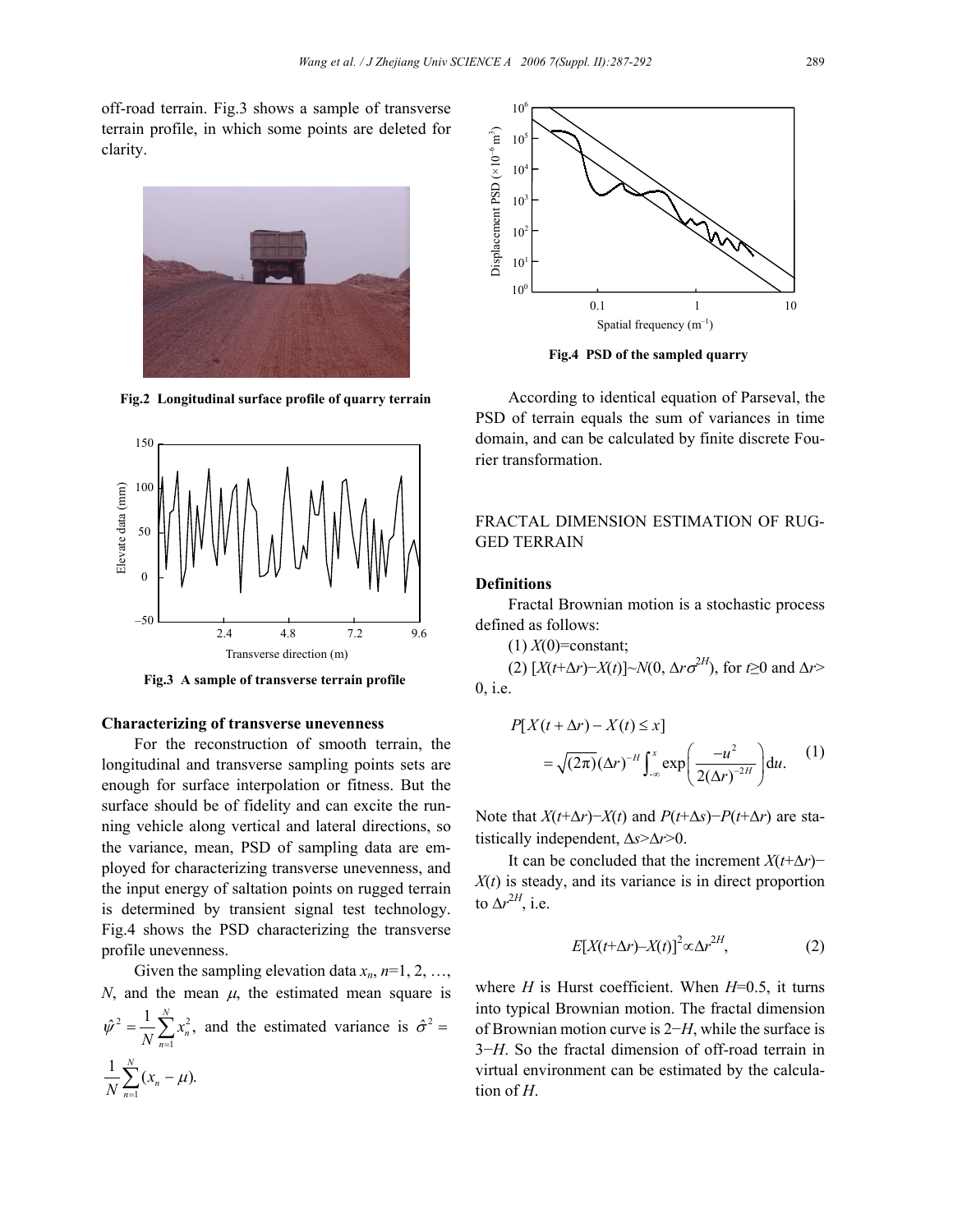### **Discrete fractal Gauss noise and its auto-correlation function**

Provided that *B*(*n*) and *B*(*n*−*m*) are probability values at two points within normal distribution, we have

$$
E[B(n)-B(n-m)]^2 = c[n-(n-m)]^{2H}, \qquad (3)
$$

where *c* is constant. Define discrete fractal Gauss noise (DFGN) *Im*(*n*)=*B*(*n*)−*B*(*n*−*m*), then its variance is

$$
\sigma^2 = E[I_m(n)]^2 = c[n - (n - m)]^{2H} = cm^{2H}.
$$
 (4)

The DFGN  $I_m(n)$  is a stochastic process whose mean is zero and variance is  $\sigma^2 m^{2H}$ . Let  $m=1$ , then  $E[I_m(n)]^2 = c$ , and  $c = \sigma^2$ .

Provided that  $R_m(n+k, n)$  is auto-correlation function, we have

$$
R_m(n+k, n)=E[I_m(n+k)I_m(n)]
$$
  
= $(\sigma^2/2)[(k+m)^{2H}-2k^{2H}+(k-m)^{2H}].$  (5)

The DFGN is steady, and it has no relation to the positions, but has relation to the distance *k* between two points. Therefore, Eq.(5) becomes

$$
R_m(k)=(\sigma^2/2)[(k+m)^{2H}-2k^{2H}+(k-m)^{2H}].
$$
 (6)

### **Estimation of fractal dimension**

It is non-linear between the auto-correlation function  $R_m(k)$  and Hust coefficient *H*. Given  $k=m$ , we have

$$
R(m)=(\sigma^2/2)[(2m)^{2H}-2m^{2H}]=(\sigma^2/2)(2^{2H}-2)m^{2H}.
$$
 (7)

Let  $m=1$ , then  $R(1)=(\sigma^2/2)(2^{2H}-2)$  and  $R(m)=$  $R(1)m^{2H}$ , so

$$
\frac{1}{2}\ln\frac{R(m)}{R(1)} = H \cdot \ln(m). \tag{8}
$$

Eq.(8) shows the linear relation between ln(*m*) and  $\ln \frac{R(m)}{R(m)}$ . (1)  $\frac{R(m)}{R(1)}$ . Therefore, the fractal dimension can be obtained by 2−*H* for curve or 3−*H* for surface.

# RECONSTRUCTION OF RUGGED TERRAIN USING FACTAL MODELLING

The basic task to reconstruct off-road terrain is to generate a spatial surface for the longitudinal and transverse profile data. The surface is obtained by the interpolation of those points, and it is not smooth but rough. The sampling interval of rugged terrain should not affect the surface roughness on the whole. Therefore, the reconstruction of terrain using fractal theory is related to the CAGD method, and is different from the smoothing algorithm.

In previous sections, we discussed the method of fractal dimension estimation; here, we consider elevation data  $z(p)$  (with  $p=(x,y)$ ). The procedure for estimating fractal dimension from a set of irregularly terrain sampled elevations  $z(p)$  is described in the following three steps.

#### **Computation of statistics of** ∆*z*<sup>∆</sup>*<sup>d</sup>*

Let us consider two points on the *xOy* plane:  $(x, y)$ and (*x*+d*x*, *y*+d*y*), as shown in Fig.5. The distance between them is  $\Delta d = [(dx)^2 + (dy)^2]^{1/2}$ . We should obtain statistical variations in the absolute value of the difference in elevation between these two points: ∆*z*∆*d*=|*zx*,*y*−*zx*+d*x*, *y*+d*y*|.



**Fig.5 Accommodating irregular sampling intervals**

Since the sample sizes and the sampling interval may be different from each other, and the corresponding points are distributed irregularly on the *xOy* plane, we should make the data distribute regularly. For *i*=0, 1, ..., *m*, and  $\Delta d_k < \Delta d_{k+1}$ , Let us prepare counters  $a_i$ ,  $b_i$  and  $c_i$  to correspond to distance  $\Delta d_i$ . They are used to compute expected values, standard deviations, and numbers of sample pairs, respectively.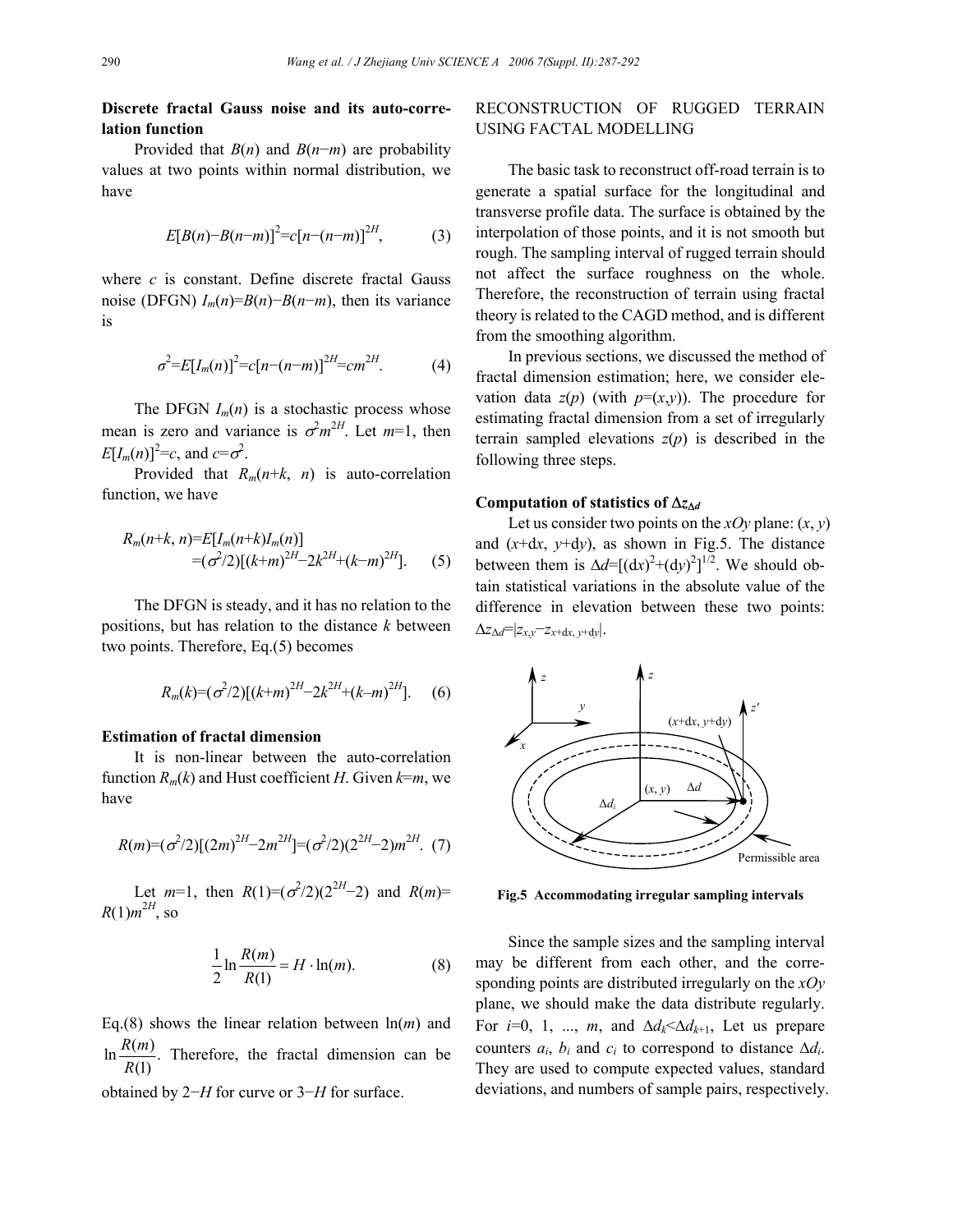Let  $\varepsilon$  be a small distance that satisfies  $0 \leq \varepsilon \leq \Delta d_i$ , for any *i*. It represents the width of a circular permissible area including a circle of radius ∆*dj*. Suppose there is a data point at  $(x+dx, y+dy)$  with elevation *z'*. If  $|\Delta d_{\tau}$ — $\Delta d$  is less than  $\varepsilon$ , the point lies in the permissible area shown in Fig.5, and the counters  $a_j$ ,  $b_j$ , and  $c_j$ should be updated as  $a_j$ +|z-z'|,  $b_j$ +(z-z')<sup>2</sup>, and  $c_j$ +1, respectively.

After considering all pairs of data points, we ensure that  $c_i$  is larger than a threshold number of pairs. If  $c_i$  is small, we should check whether the samples number was sufficient. Otherwise, the sample standard deviation can be computed by (Pentland, 1984; Arakawa and Krotkov, 1996):

$$
S_{\Delta d_i} = S[|z_{x,y} - z_{x+dx,y+dy}|] = \sqrt{\frac{B_i - (A_i^2 / C_i)}{C_i - 1}},
$$

and the sample mean by

$$
E_{\Delta di} = E[|z_{x,y} - z_{x+\mathrm{d}x,y+\mathrm{d}y}|] = A_i/C_i.
$$

## **Plotting the points in log-log space and identifying linear segments**

The point coordinates are (log $\Delta d_i$ , log  $S_{\Delta d_i}$ ) or (log∆*di*, log ). *<sup>i</sup> E*<sup>∆</sup>*<sup>d</sup>* Because most terrains exhibit self-similarity only over certain scales, and not over all scales, it is necessary to segment sets of points that are linear. Therefore, iterative least-square line-fitting is employed. A set of points that lie within a specified distance of the line can be constructed according to this approach. This technique is not sensitive to the variation of the threshold value. In the case where several terrain surface patterns exist, each with a different fractal dimension, multiple linear segments appear in the log-log plot.

#### **Fractal dimension estimation of terrain surface**

Using the points on a line in the log-log space, the fractal dimension of the pattern can be estimated by the difference between the dimension of the pattern and the slope of the line formed by the points.

Changing the value of *H* can modify different three dimension shapes. And the roughness of the reconstructed terrain surface is modified, too. Fig.6 shows two terrain models with fractal dimension 2.50 and 2.25, respectively.



**Fig.6 Terrain model with different fractal dimension. (a) Fractal dimension is 2.50; (b) Fractal dimension is 2.25** 

# **CONCLUSION**

In this paper, the elevation data sampling technology of off-road transverse profile is discussed. The terrain is modelled using fractal geometry theory. Since the fractal dimension is controlled by modifying the Hurst coefficient, the reconstructed terrain surface with different roughness can be obtained conveniently. From the whole process of reconstruction, we can draw a conclusion that the surface combines the unevenness information with terrain model, while the unevenness is the excitation of the vehicle test. Therefore this terrain construction method provides the basic input to the simulation system for vehicle performance virtual test.

Although the constructed terrain surface is of fidelity and immersion, it is necessary for the terrain model to transform scenes continually in dynamic simulation. On the other hand, the application of terrain model in combination with tyre simulation should be investigated. The objective of this investigation is to analyze the 3D moving load considering the terrain response. The investigation addresses both